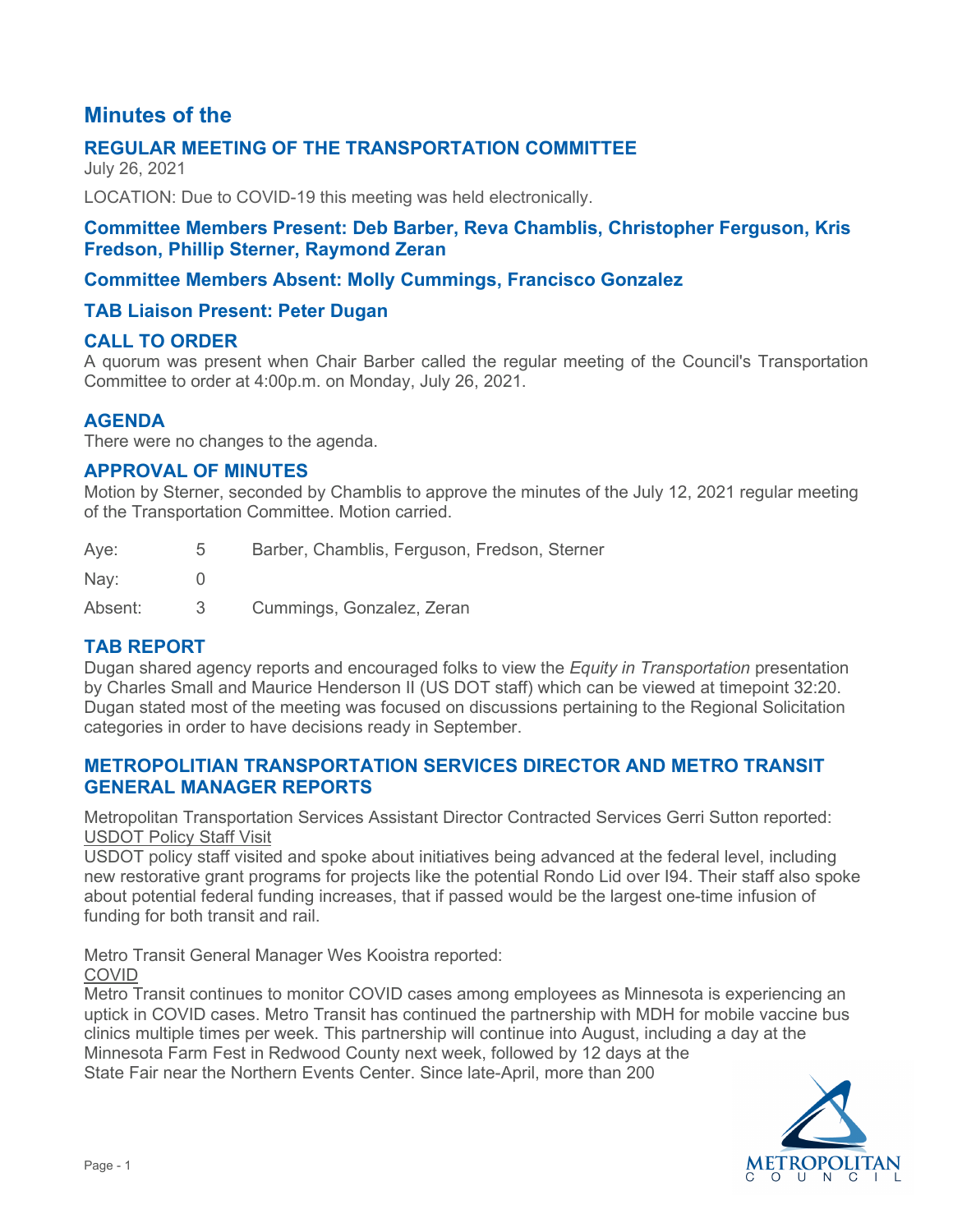vaccine bus clinics have been held across the state and more than 6600 shots have been given.

#### Stronger & Better Part 2

Last meeting it was mentioned that Metro Transit's 2<sup>nd</sup> part of the Stronger and Better Initiatives would be presented today. The presentation has been rescheduled for the August  $9<sup>th</sup>$  meeting prior to the presentation on the preliminary budget.

#### **BUSINESS**

#### **Consent Items:**

Motion was made by Fredson, seconded by Sterner and carried, to approve the following consent items:

| Aye:    | 6 | Barber, Chamblis, Ferguson, Fredson, Sterner, Zeran |
|---------|---|-----------------------------------------------------|
| Nay:    |   |                                                     |
| Absent: |   | Cummings, Gonzalez                                  |

1. **2021-174:** Signature Authority for Coronavirus Response and Relief Supplemental Appropriations Act (CRRSAA) Grant Agreements

Motion: That the Metropolitan Council authorize the Regional Administrator to execute grant agreements funded by Coronavirus Response and Relief Supplemental Appropriations Act (CRRSAA) with the following transit agencies:

- Maple Grove Transit: \$996,093
- Minnesota Valley Transit Authority: \$5,021,138
- Plymouth Metrolink: \$975.735
- SouthWest Transit: \$2,072,432
- University of Minnesota: \$890,912

2. **2021-194 SW:** 2021-2024 TIP Amendment for MnDOT: I-35W Frontage Road Turnback Motion: That the Metropolitan Council adopt an amendment to the 2021-2024 TIP to increase the cost and scope of MnDOT's I-35W turnback in Bloomington.

3. **2021-195**: Signature Authority for MVTA Burnsville Bus Garage Grant Agreement Motion: That the Metropolitan Council authorizes the Regional Administrator to execute a grant agreement with Minnesota Valley Transit Authority for \$3,500,000 funded by the Buses and Bus Facilities Program (49 U.S.C. 5339).

#### **Non-Consent Items:**

1. **2021-143 JT:** 2021 Budget Amendment –2nd Quarter Budget Amendment Metro Transit Finance Director Ed Petrie and Metropolitan Transportation Services Finance & Administration Director Heather Aagesen-Huebner presented this item. There were no questions or comments from Council members.

Motion by Sterner, seconded by Chamblis:

That the Metropolitan Council authorizes the 2021 Unified Budget as indicated and in accordance with the attached tables.

Motion carried.

| Aye: | Barber, Chamblis, Ferguson, Fredson, Sterner, Zeran |
|------|-----------------------------------------------------|
| Nay: |                                                     |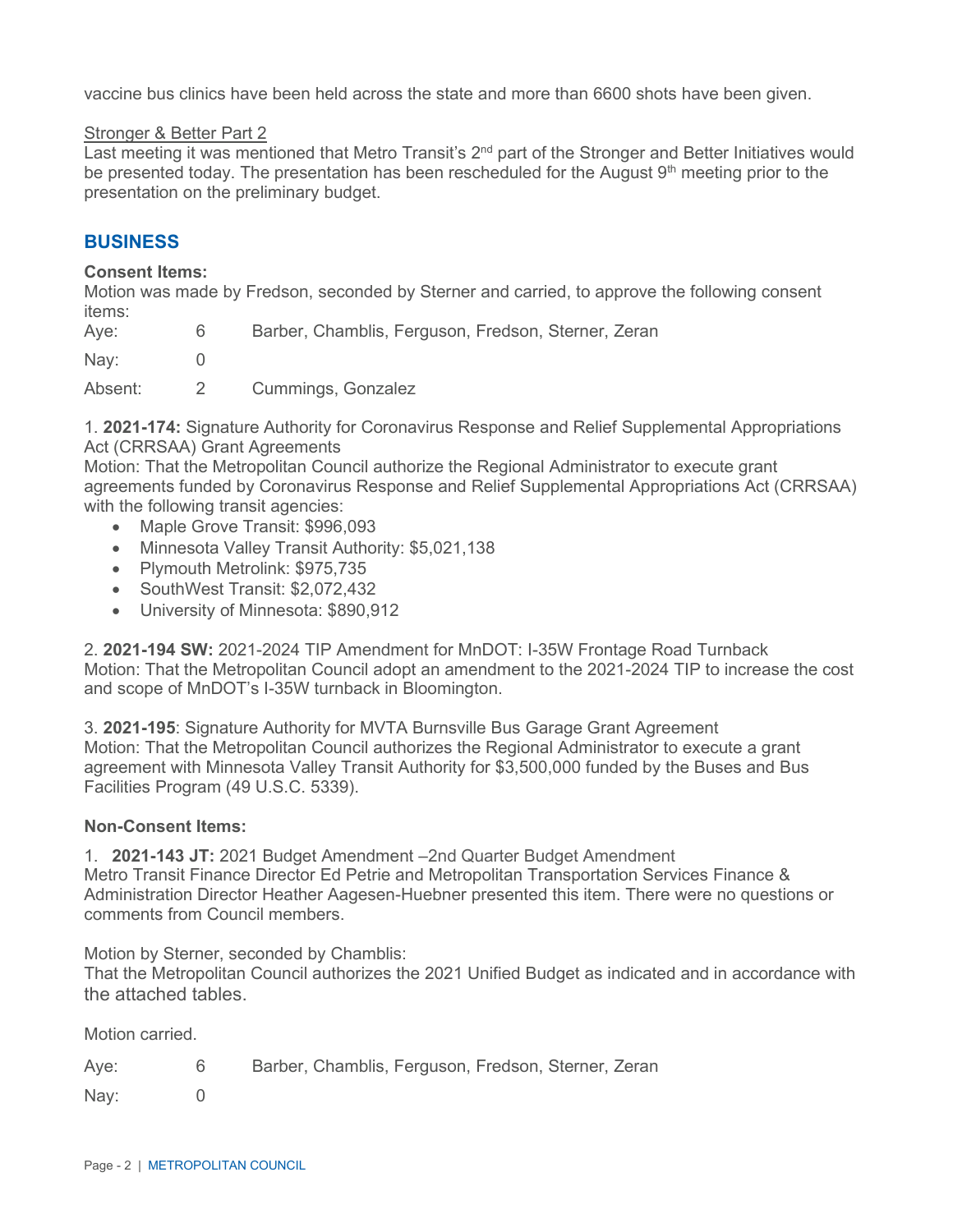#### Absent: 2 Cummings, Gonzalez

2. **2021-178:** Blue Line Enhancements Phase IIA, Contract 21P084

Metro Transit Engineer Ryan Heath presented this item. There were no questions or comments from Council members.

Motion by Chamblis, seconded by Sterner:

That the Metropolitan Council authorizes its Regional Administrator to award and execute contract 21P084 with Railworks Track Systems Inc., for replacement track, rail, upgrades and replacement of signal system components on the METRO Blue Line in an amount not to exceed \$15,033,893.

Motion carried. Hearing no objection, Chair Barber stated this item could proceed as Consent to Council.

| Aye:    | 6        | Barber, Chamblis, Ferguson, Fredson, Sterner, Zeran |
|---------|----------|-----------------------------------------------------|
| Nay:    |          |                                                     |
| Absent: | $\sim$ 2 | Cummings, Gonzalez                                  |

3. **2021-190:** METRO Purple Line BRT Ramsey County Project Development Capital Grant Agreement

Metro Transit Purple Line Project Director Craig Lamothe presented this item. Chair Barber asked when we will be able to enter the New Starts Program. Lamothe responded that this grant agreement is the first step; it needs to be attached to the application to FTA indicating we have full funding for the next phase. Lamothe continued that by late August we will make the application submittal to FTA and there is usually a 60-day turnaround for a response.

Motion by Fredson, seconded by Sterner:

That the Metropolitan Council ("Council") authorize the Regional Administrator to negotiate and execute the Capital Grant Agreement #21I040 for Project Development with Ramsey County ("County") and Ramsey County Regional Railroad Authority ("Regional Railroad Authority) for the METRO Purple Line (formerly Rush Line) Bus Rapid Transit Project ("Project") in an amount not to exceed \$39,900,000.

Motion carried.

Aye: 6 Barber, Chamblis, Ferguson, Fredson, Sterner, Zeran

Nav: 0

Absent: 2 Cummings, Gonzalez

4. **2021-191:** METRO Purple Line Cooperation Agreement with Minnesota Department of **Transportation** 

Metro Transit Purple Line Project Director Craig Lamothe presented this item. There were no questions or comments from Council members.

Motion by Fredson, seconded by Chamblis:

That the Metropolitan Council ("Council") authorize the Regional Administrator to negotiate and execute the Cooperation Agreement #21I037 with the Minnesota Department of Transportation (MnDOT) for the METRO Purple Line (formerly Rush Line) Bus Rapid Transit Project ("Project").

Motion carried.

Aye: 6 Barber, Chamblis, Ferguson, Fredson, Sterner, Zeran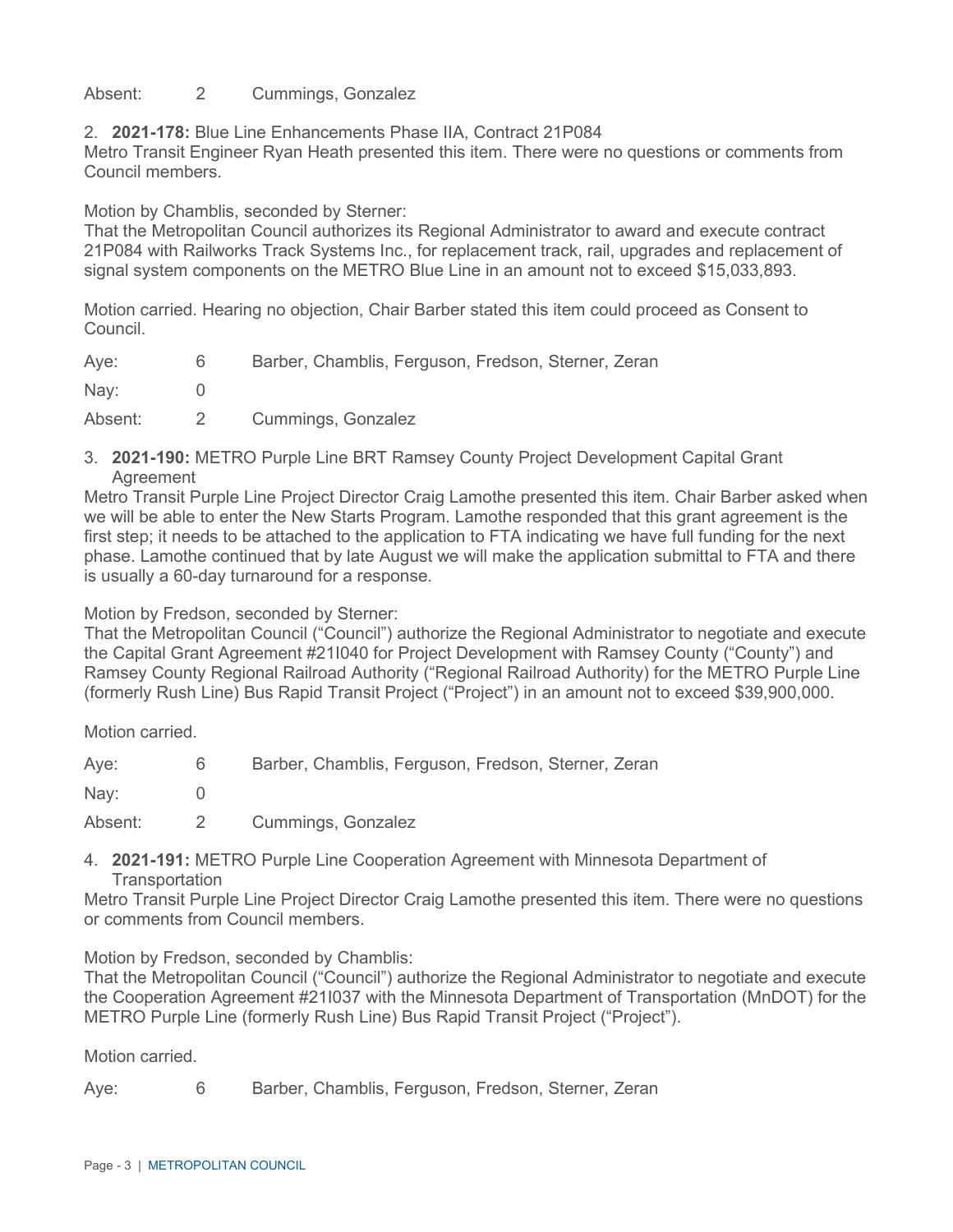Nay: 0

Absent: 2 Cummings, Gonzalez

5. **2021-192:** Southwest Light Rail Transit (Green Line Extension) Seventh Amendment to the Hennepin County and Hennepin County Regional Railroad Authority Capital Grant Agreement 18I094

Metro Transit SWLRT Project Director Jim Alexander presented this item. There were no questions from Council members.

Motion by Chamblis, seconded by Fredson:

That the Metropolitan Council (Council) authorize the Regional Administrator to negotiate and execute the seventh Amendment to the Capital Grant Agreement with Hennepin County and Hennepin County Regional Railroad Authority (HCRRA) to add \$200,315,255 bringing the total grant amount to \$878,080,704.

Chamblis wanted to highlight that even though we need to increase our contingency base, it's important to think about the thrive livability opportunities/investments we are getting from this project.

Motion carried.

| Aye:    | 6     | Barber, Chamblis, Ferguson, Fredson, Sterner, Zeran |
|---------|-------|-----------------------------------------------------|
| Nay:    |       |                                                     |
| Absent: | - 2 - | Cummings, Gonzalez                                  |

#### 6. **2021-201:** Metro Transit Uniforms, Contract 21P063

Metro Transit Acting Director, Bus Transportation Steve McLaird presented this item. Sterner asked if these uniforms were made in the USA/by union and what the fabric is. McLaird responded that the uniforms are made of wool/cotton, pull overs are rayon and the fabric is made overseas but it is cut and sewn in USA. Ferguson asked why there was no DBE goal. McLaird and Metropolitan Council OEO Supervisor Elaine Ogilvie answered that this was reviewed by OEO and no goal was set because there are no MCUB vendors, very few suppliers that provide uniforms in this magnitude and no subcontracting options. Several Council members questioned whether the contract could have been bid differently (broken out to allow subcontractors for sewing, etc.) to allow for more opportunities for smaller businesses. Fredson asked if there was urgency on this item. McLaird stated the current contract has been extended through the end of September and these are a contractual requirement for ATU and TMSA employees. Chamblis stated the urgency issue comes up a lot and asked that staff review timelines. Several Council members stated there is need for more information and research before moving this item forward.

Motion by Chamblis, seconded by Fredson to **TABLE** item to future meeting.

Motion carried.

| Aye: |  |  |  | Barber, Chamblis, Ferguson, Fredson, Sterner |  |  |
|------|--|--|--|----------------------------------------------|--|--|
|------|--|--|--|----------------------------------------------|--|--|

Nay: 1 Zeran

Absent: 2 Cummings, Gonzalez

### **INFORMATION**

1. There are no information items.